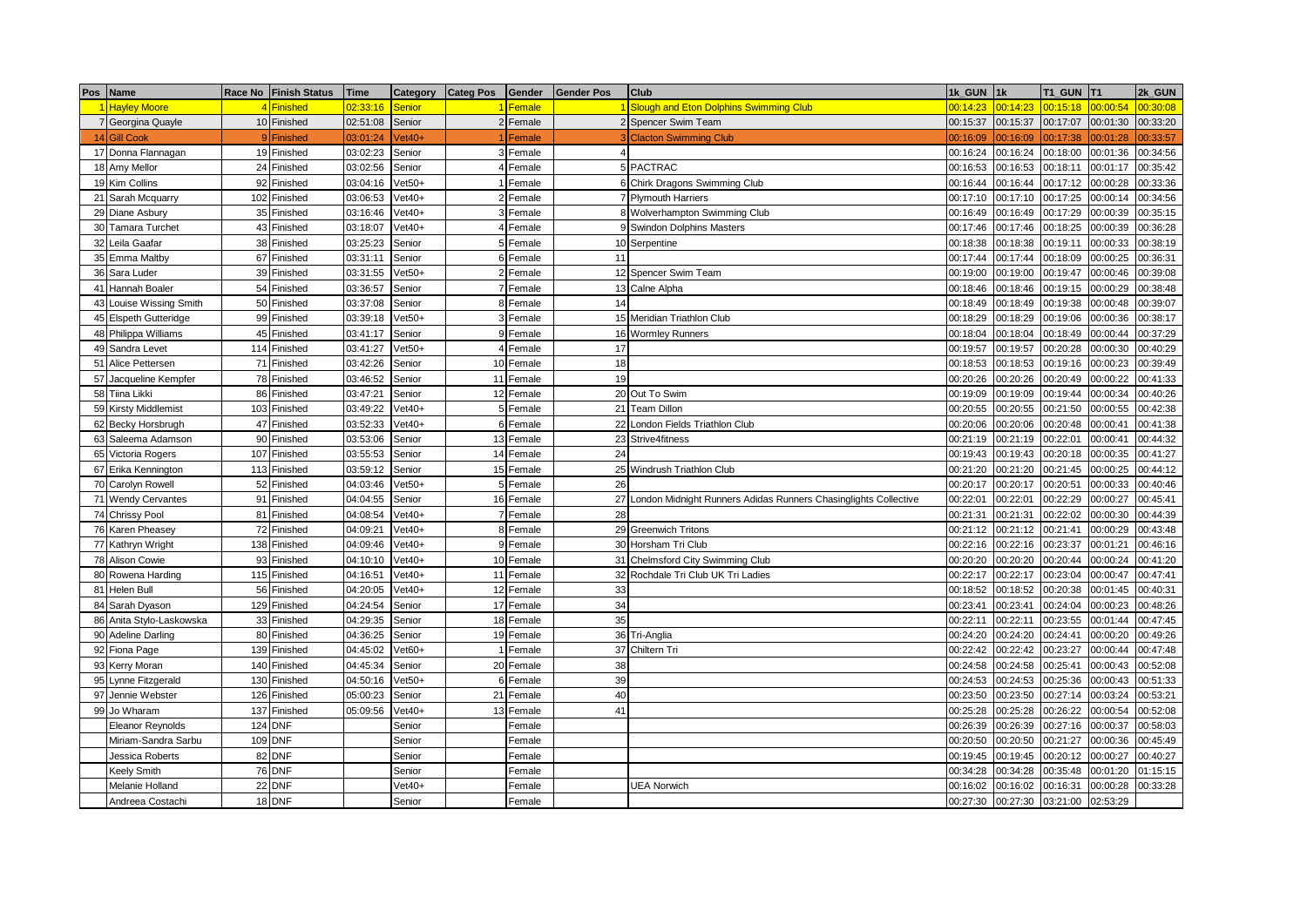| Pos<br>Name                         | Race No | 2k           | T <sub>2</sub> GUN | T <sub>2</sub> | 3k_GUN   | 3k       | T3_GUN   | T <sub>3</sub> | 4k GUN   | 4k       | T4 GUN   | T <sub>4</sub> | 5k_GUN   | 5k       | <b>T5 GUN</b> | T <sub>5</sub> | 6k GUN   | 6k       | T6 GUN   | <b>T6</b> | 7k_GUN   |
|-------------------------------------|---------|--------------|--------------------|----------------|----------|----------|----------|----------------|----------|----------|----------|----------------|----------|----------|---------------|----------------|----------|----------|----------|-----------|----------|
| <b>Hayley Moore</b>                 |         | 4 00:14:49   | 00:30:30           | 00:00:21       | 00:45:10 | 00:14:40 | 00:45:29 | 00:00:19       | 01:00:35 | 0:15:05  | 01:00:54 | 0.00:19        | 01:15:44 | 00:14:50 | 01:16:04      | 0.00:20        | 01:30:45 | 00:14:40 | 01:31:02 | 0:00:17   | 01:46:09 |
| Georgina Quayle                     |         | 10 00:16:13  | 00:33:55           | 00:00:35       | 00:50:03 | 00:16:07 | 00:50:51 | 00:00:48       | 01:07:26 | 00:16:34 | 01:07:44 | 00:00:18       | 01:24:27 | 00:16:42 | 01:25:02      | 00:00:35       | 01:41:50 | 00:16:47 | 01:42:09 | 00:00:19  | 01:59:16 |
| 14 Gill Cook                        |         | 9 00:16:19   | 00:34:59           | 00:01:01       | 00:51:26 | 00:16:27 | 0:52:37  | 0:01:10        | 01:09:46 | 0:17:08  | 1:10:28  | 0:00:42        | 1:26:49  | 0:16:21  | 01:28:04      | 0:01:14        | 01:44:52 | 00:16:47 | 1:45:56  | 0:01:04   | 2:02:59  |
| 17 Donna Flannagan                  |         | 19 00:16:56  | 00:35:38           | 00:00:41       | 00:52:56 | 00:17:18 | 00:54:10 | 00:01:13       | 01:11:19 | 00:17:08 | 01:12:05 | 00:00:46       | 01:29:26 | 00:17:20 | 01:29:56      | 00:00:30       | 01:47:28 | 00:17:31 | 01:48:35 | 0:01:06   | 02:06:35 |
| 18 Amy Mellor                       |         | 24 00:17:31  | 00:36:06           | 00:00:24       | 00:53:34 | 00:17:27 | 0:54:42  | 00:01:08       | 01:12:40 | 00:17:58 | 01:13:24 | 00:00:43       | 01:30:57 | 00:17:33 | 01:32:47      | 00:01:50       | 01:49:45 | 00:16:57 | 01:50:41 | 00:00:56  | 02:07:56 |
| 19 Kim Collins                      |         | 92 00:16:23  | 00:34:10           | 00:00:33       | 00:50:01 | 00:15:50 | 0:51:32  | 00:01:31       | 01:08:39 | 00:17:07 | 01:09:00 | 00:00:21       | 01:27:20 | 00:18:19 | 01:28:35      | 00:01:15       | 01:46:44 | 00:18:09 | 01:47:06 | 00:00:21  | 02:04:55 |
| 21 Sarah Mcquarry                   | 102     | 00:17:31     | 00:35:23           | 00:00:26       | 00:53:13 | 00:17:50 | 00:53:28 | 00:00:14       | 01:12:00 | 00:18:32 | 01:12:52 | 00:00:51       | 01:30:59 | 00:18:06 | 01:31:17      | 00:00:17       | 01:49:46 | 00:18:29 | 01:50:15 | 00:00:28  | 02:08:40 |
| 29<br>Diane Asbury                  |         | 35 00:17:46  | 00:36:10           | 00:00:55       | 00:54:12 | 00:18:01 | 0.54:42  | 00:00:29       | 01:13:33 | 00:18:51 | 01:15:03 | 00:01:30       | 01:33:56 | 00:18:52 | 01:34:15      | 00:00:18       | 01:53:55 | 00:19:40 | 01:55:10 | 0:01:15   | 02:14:18 |
| 30 <sup>1</sup><br>Tamara Turchet   |         | 43 00:18:02  | 00:37:21           | 00:00:53       | 00:55:25 | 00:18:03 | 00:57:24 | 00:01:59       | 01:16:27 | 00:19:03 | 01:17:37 | 00:01:09       | 01:36:37 | 00:18:59 | 01:36:54      | 00:00:16       | 01:55:45 | 00:18:51 | 01:57:44 | 00:01:59  | 02:16:53 |
| 32 <sub>1</sub><br>Leila Gaafar     |         | 38 00:19:07  | 00:39:24           | 00:01:05       | 00:58:41 | 00:19:17 | 00:59:27 | 00:00:46       | 01:18:46 | 00:19:18 | 01:19:37 | 00:00:50       | 01:39:35 | 00:19:58 | 01:40:18      | 00:00:42       | 02:00:03 | 00:19:45 | 02:00:55 | 00:00:51  | 02:20:48 |
| 35 Emma Maltby                      |         | 67 00:18:21  | 00:36:55           | 00:00:24       | 00:55:38 | 00:18:42 | 00:58:25 | 00:02:47       | 01:17:12 | 00:18:46 | 01:17:32 | 00:00:20       | 01:36:54 | 00:19:21 | 01:37:37      | 00:00:43       | 01:57:05 | 00:19:27 | 02:00:21 | 0:03:15   | 02:21:22 |
| 36 <sup>1</sup><br>Sara Luder       |         | 39 00:19:21  | 00:40:13           | 00:01:04       | 01:00:02 | 00:19:49 | 1:00:55  | 00:00:52       | 01:21:21 | 00:20:25 | 1:22:05  | 0:00:43        | 1:42:48  | 00:20:43 | 01:43:31      | 00:00:43       | 02:04:27 | 00:20:56 | 02:05:20 | 00:00:52  | 02:26:13 |
| 41<br>Hannah Boaler                 |         | 54 00:19:32  | 00:39:26           | 00:00:38       | 00:59:55 | 00:20:29 | 1:00:35  | 00:00:39       | 01:21:28 | 00:20:53 | 1:22:30  | 00:01:02       | 01:44:01 | 0:21:31  | 01:45:00      | 00:00:58       | 02:06:05 | 00:21:04 | 02:07:18 | 0:01:13   | 02:28:28 |
| ouise Wissing Smith<br>43           |         | 50 00:19:29  | 00:41:17           | 00:02:09       | 01:00:54 | 00:19:37 | 01:01:50 | 00:00:55       | 01:21:23 | 00:19:33 | 1:21:52  | 00:00:29       | 01:42:31 | 00:20:39 | 01:44:48      | 00:02:17       | 02:04:37 | 00:19:48 | 02:05:38 | 00:01:01  | 02:26:13 |
| 45 Elspeth Gutteridge               |         | 99 00:19:11  | 00:38:59           | 00:00:42       | 00:59:10 | 00:20:10 | 01:00:35 | 00:01:25       | 01:21:31 | 00:20:56 | 1:24:06  | 00:02:34       | 01:44:21 | 00:20:15 | 01:46:07      | 00:01:45       | 02:06:32 | 00:20:24 | 02:08:21 | 00:01:48  | 02:29:12 |
| 48 Philippa Williams                | 45      | 00:18:39     | 00:38:30           | 00:01:01       | 00:57:07 | 00:18:36 | 0:58:25  | 00:01:18       | 01:17:58 | 00:19:32 | 01:19:46 | 00:01:48       | 01:40:23 | 00:20:36 | 01:41:51      | 00:01:28       | 02:02:16 | 00:20:25 | 02:04:45 | 00:02:29  | 02:25:29 |
| 49 Sandra Levet                     |         | 114 00:20:01 | 00:41:16           | 00:00:47       | 01:01:13 | 00:19:57 | 02:38    | 00:01:25       | 01:23:29 | 00:20:51 | 01:26:06 | 00:02:36       | 01:46:33 | 00:20:27 | 01:48:22      | 00:01:49       | 02:08:32 | 00:20:10 | 02:10:38 | 00:02:05  | 02:31:33 |
| 51 Alice Pettersen                  | 71      | 00:20:33     | 00:40:22           | 00:00:32       | 01:01:05 | 00:20:42 | 1:01:40  | 00:00:34       | 01:22:46 | 0:21:06  | 1:23:25  | 00:00:39       | 01:44:46 | 0:21:21  | 01:48:50      | 00:04:03       | 02:09:50 | 00:21:00 | 02:11:14 | 0:01:23   | 02:32:18 |
| 57 Jacqueline Kempfer               |         | 78 00:20:44  | 00:42:19           | 00:00:45       | 01:03:40 | 00:21:21 | 01:04:05 | 00:00:25       | 01:25:21 | 0:21:16  | 1:26:07  | 00:00:46       | 01:47:14 | 00:21:06 | 01:48:45      | 00:01:30       | 02:10:52 | 00:22:06 | 02:12:42 | 0:01:50   | 02:34:59 |
| 58 Tiina Likki                      | 86      | 00:20:41     | 00:41:10           | 00:00:44       | 01:01:51 | 00:20:40 | 01:06:28 | 00:04:37       | 01:28:07 | 00:21:39 | 1:31:16  | 00:03:08       | 01:51:31 | 00:20:15 | 01:53:51      | 00:02:20       | 02:14:26 | 00:20:34 | 02:17:54 | 0:03:27   | 02:37:55 |
| 59 Kirsty Middlemist                |         | 103 00:20:48 | 00:43:16           | 00:00:37       | 01:04:53 | 00:21:37 | 01:05:18 | 00:00:24       | 01:27:09 | 00:21:50 | 01:28:00 | 00:00:51       | 01:50:11 | 00:22:10 | 01:50:46      | 00:00:34       | 02:13:12 | 00:22:25 | 02:14:28 | 00:01:16  | 02:37:52 |
| Becky Horsbrugh<br>62 <sub>1</sub>  |         | 47 00:20:50  | 00:42:20           | 00:00:41       | 01:02:42 | 00:20:22 | 1:04:24  | 0.01:4'        | 01:25:43 | 00:21:19 | 1:27:27  | 00:01:43       | 01:49:24 | 00:21:56 | 01:51:06      | 00:01:42       | 02:13:22 | 00:22:16 | 02:15:13 | 0:01:50   | 02:37:56 |
| 63<br>Saleema Adamson               |         | 90 00:22:31  | 00:45:43           | 00:01:10       | 01:06:41 | 00:20:58 | 1:08:19  | 00:01:38       | 01:30:09 | 0:21:49  | 1:31:48  | 0:01:39        | 01:53:45 | 00:21:57 | 01:55:17      | 00:01:32       | 02:16:41 | 00:21:23 | 02:17:52 | 0:01:11   | 02:40:05 |
| 65 Victoria Rogers                  | 107     | 00:21:08     | 00:42:41           | 00:01:14       | 01:04:54 | 00:22:12 | 1:06:59  | 00:02:04       | 01:29:03 | 00:22:04 | 1:29:45  | 00:00:41       | 01:51:53 | 0:22:07  | 01:52:49      | 00:00:56       | 02:15:35 | 00:22:46 | 02:16:29 | 0:00:54   | 02:40:02 |
| 67 Erika Kennington                 |         | 113 00:22:26 | 00:44:38           | 00:00:26       | 01:07:57 | 00:23:18 | 01:08:33 | 00:00:36       | 01:31:20 | 00:22:47 | 1:32:26  | 00:01:05       | 01:55:53 | 00:23:27 | 01:56:50      | 00:00:56       | 02:20:08 | 00:23:18 | 02:20:28 | 00:00:19  | 02:44:05 |
| 70 I<br>Carolyn Rowell              | 52      | 00:19:54     | 00:41:52           | 00:01:06       | 01:02:25 | 00:20:32 | 1:04:50  | 00:02:25       | 01:25:21 | 00:20:31 | 01:27:48 | 00:02:27       | 01:49:02 | 00:21:14 | 01:54:21      | 00:05:18       | 02:15:45 | 00:21:23 | 02:17:46 | 0:02:01   | 02:39:30 |
| 71<br><b>Wendy Cervantes</b>        | 91      | 00:23:12     | 00:46:02           | 00:00:20       | 01:08:50 | 00:22:48 | 1:09:18  | 00:00:27       | 01:32:40 | 00:23:22 | 1:33:14  | 00:00:34       | 01:57:05 | 0:23:50  | 01:58:25      | 00:01:20       | 02:22:27 | 00:24:01 | 02:23:35 | 00:01:08  | 02:48:02 |
| 74 Chrissy Pool                     |         | 81 00:22:36  | 00:45:21           | 00:00:42       | 01:09:27 | 00:24:05 | 1:09:54  | 00:00:26       | 01:33:54 | 00:24:00 | 01:34:38 | 00:00:43       | 01:58:43 | 00:24:04 | 01:59:34      | 00:00:51       | 02:24:07 | 00:24:33 | 02:24:46 | 00:00:38  | 02:49:46 |
| 76 Karen Pheasey                    | 72      | 00:22:06     | 00:44:58           | 00:01:09       | 01:08:02 | 00:23:04 | 1:09:15  | 00:01:13       | 01:31:50 | 00:22:35 | 1:33:42  | 00:01:51       | 01:57:27 | 00:23:44 | 01:59:34      | 00:02:07       | 02:24:06 | 00:24:32 | 02:25:56 | 0:01:50   | 02:50:19 |
| 77 Kathryn Wright                   |         | 138 00:22:39 | 00:46:43           | 00:00:26       | 01:10:18 | 00:23:35 | 01:11:27 | 00:01:08       | 01:34:41 | 00:23:13 | 01:35:08 | 00:00:27       | 01:58:40 | 00:23:31 | 02:00:56      | 00:02:15       | 02:24:20 | 00:23:24 | 02:24:52 | 00:00:31  | 02:48:58 |
| 78<br><b>Alison Cowie</b>           | 93      | 00:20:36     | 00:41:52           | 00:00:31       | 01:03:01 | 00:21:09 | 01:06:48 | 00:03:47       | 01:27:58 | 00:21:09 | 1:28:57  | 00:00:59       | 01:51:06 | 00:22:09 | 02:00:27      | 00:09:21       | 02:22:10 | 00:21:42 | 02:25:24 | 00:03:14  | 02:48:16 |
| Rowena Harding                      | 115     | 00:24:36     | 00:48:39           | 00:00:57       | 01:13:10 | 00:24:31 | 1:15:51  | 00:02:40       | 01:41:20 | 0:25:28  | 1:42:51  | 0:01:31        | 02:07:40 | 0:24:48  | 02:08:4       | 00:01:01       | 02:33:08 | 00:24:27 | 02:36:04 | 0:02:55   | 03:00:15 |
| Helen Bull<br>81                    | 56      | 00:19:52     | 00:41:37           | 00:01:06       | 01:04:16 | 00:22:38 | 1:07:56  | 00:03:39       | 01:28:58 | 0:21:01  | 1:38:04  | 0:09:05        | 01:59:09 | 0:21:05  | 02:04:34      | 00:05:24       | 02:26:11 | 00:21:37 | 02:31:00 | 0:04:49   | 02:52:21 |
| 84<br>Sarah Dyason                  |         | 129 00:24:21 | 00:49:42           | 00:01:16       | 01:14:26 | 00:24:44 | 1:15:59  | 00:01:33       | 01:40:28 | 0:24:28  | 1:41:15  | 0:00:46        | 02:05:46 | 0:24:30  | 02:10:06      | 00:04:20       | 02:34:33 | 00:24:27 | 02:35:28 | 0:00:55   | 03:00:30 |
| Anita Stylo-Laskowska<br>86         |         | 33 00:23:49  | 00:48:02           | 00:00:17       | 01:12:43 | 00:24:40 | 1:13:23  | 00:00:40       | 01:39:44 | 0:26:20  | 1:40:52  | 00:01:07       | 02:07:45 | 0:26:53  | 02:08:12      | 00:00:26       | 02:35:05 | 00:26:52 | 02:35:47 | 0:00:41   | 03:03:07 |
| 90 Adeline Darling                  |         | 80 00:24:45  | 00:49:53           | 00:00:27       | 01:15:48 | 00:25:54 | 01:17:04 | 00:01:16       | 01:43:22 | 00:26:18 | 01:43:45 | 00:00:22       | 02:10:07 | 00:26:22 | 02:10:36      | 00:00:28       | 02:37:19 | 00:26:43 | 02:38:31 | 0:01:11   | 03:04:59 |
| Fiona Page<br>92 <sub>1</sub>       | 139     | 00:24:21     | 00:49:11           | 00:01:22       | 01:13:15 | 00:24:04 | 01:14:55 | 00:01:40       | 01:40:09 | 00:25:14 | 01:41:41 | 00:01:32       | 02:07:41 | 0:25:59  | 02:10:56      | 00:03:15       | 02:37:19 | 00:26:22 | 02:41:04 | 0:03:44   | 03:08:40 |
| 93<br>Kerry Moran                   | 140     | 00:26:26     | 00:53:26           | 00:01:18       | 01:20:01 | 00:26:34 | 1:21:57  | 00:01:55       | 01:48:31 | 00:26:33 | 01:50:30 | 00:01:59       | 02:17:22 | 00:26:51 | 02:19:40      | 00:02:18       | 02:46:59 | 00:27:19 | 02:48:01 | 00:01:01  | 03:15:52 |
| 95 <sub>1</sub><br>Lynne Fitzgerald | 130     | 00:25:56     | 00:51:53           | 00:00:19       | 01:18:19 | 00:26:25 | 1:19:1   | 00:00:52       | 01:46:07 | 00:26:56 | 01:47:24 | 00:01:16       | 02:15:26 | 00:28:02 | 02:15:49      | 00:00:22       | 02:44:28 | 00:28:38 | 02:46:34 | 00:02:06  | 03:14:41 |
| 97<br>Jennie Webster                | 126     | 00:26:07     | 00:57:26           | 00:04:04       | 01:24:00 | 00:26:34 | 1:28:32  | 00:04:31       | 01:54:16 | 00:25:44 | 1:57:59  | 00:03:42       | 02:24:47 | 00:26:48 | 02:26:15      | 00:01:27       | 02:51:41 | 00:25:26 | 02:56:09 | 0:04:27   | 03:22:24 |
| 99 Jo Wharam                        | 137     | 00:25:46     | 00:53:10           | 00:01:02       | 01:20:05 | 00:26:54 | 01:23:08 | 00:03:03       | 01:50:41 | 00:27:33 | 1:53:13  | 00:02:31       | 02:21:27 | 00:28:13 | 02:25:06      | 00:03:38       | 02:54:41 | 00:29:35 | 03:03:28 | 00:08:47  | 03:33:48 |
| <b>Eleanor Reynolds</b>             | 124     | 00:30:46     | 00:58:50           | 00:00:47       | 01:31:43 | 00:32:52 | 01:33:01 | 00:01:18       | 02:08:48 | 00:35:46 |          |                |          |          |               |                |          |          |          |           |          |
| Miriam-Sandra Sarbu                 | 109     | 00:24:22     | 01:20:14           | 00:34:24       | 01:45:01 | 00:24:47 | 1:51:46  | 00:06:45       | 02:16:32 | 00:24:46 | 2:35:34  | 00:19:01       | 03:01:24 | 00:25:50 | 03:23:07      | 00:21:43       |          |          |          |           |          |
| Jessica Roberts                     | 82      | 00:20:14     | 00:41:34           | 00:01:07       | 01:02:12 | 00:20:37 | 1:04:32  | 00:02:19       | 01:25:22 | 0:20:50  | 1:27:33  | 0:02:10        | 01:49:56 | 0:22:23  | 01:58:18      | 00:08:22       | 02:20:57 | 00:22:38 |          |           |          |
| <b>Keely Smith</b>                  | 76      | 00:39:26     | 01:21:17           | 00:06:01       | 02:00:18 | 00:39:01 | 2:17:46  | 0:17:28        | 02:58:54 | 0:41:07  |          |                |          |          |               |                |          |          |          |           |          |
| Melanie Holland                     | 22      | 00:16:57     | 00:33:54           | 00:00:25       | 00:51:10 | 00:17:16 | 00:51:30 | 00:00:19       | 01:08:37 | 00:17:07 | 01:09:29 | 00:00:51       | 01:26:55 | 00:17:26 |               |                |          |          |          |           |          |
| Andreea Costach                     | 18      |              |                    |                |          |          |          |                |          |          |          |                |          |          |               |                |          |          |          |           |          |